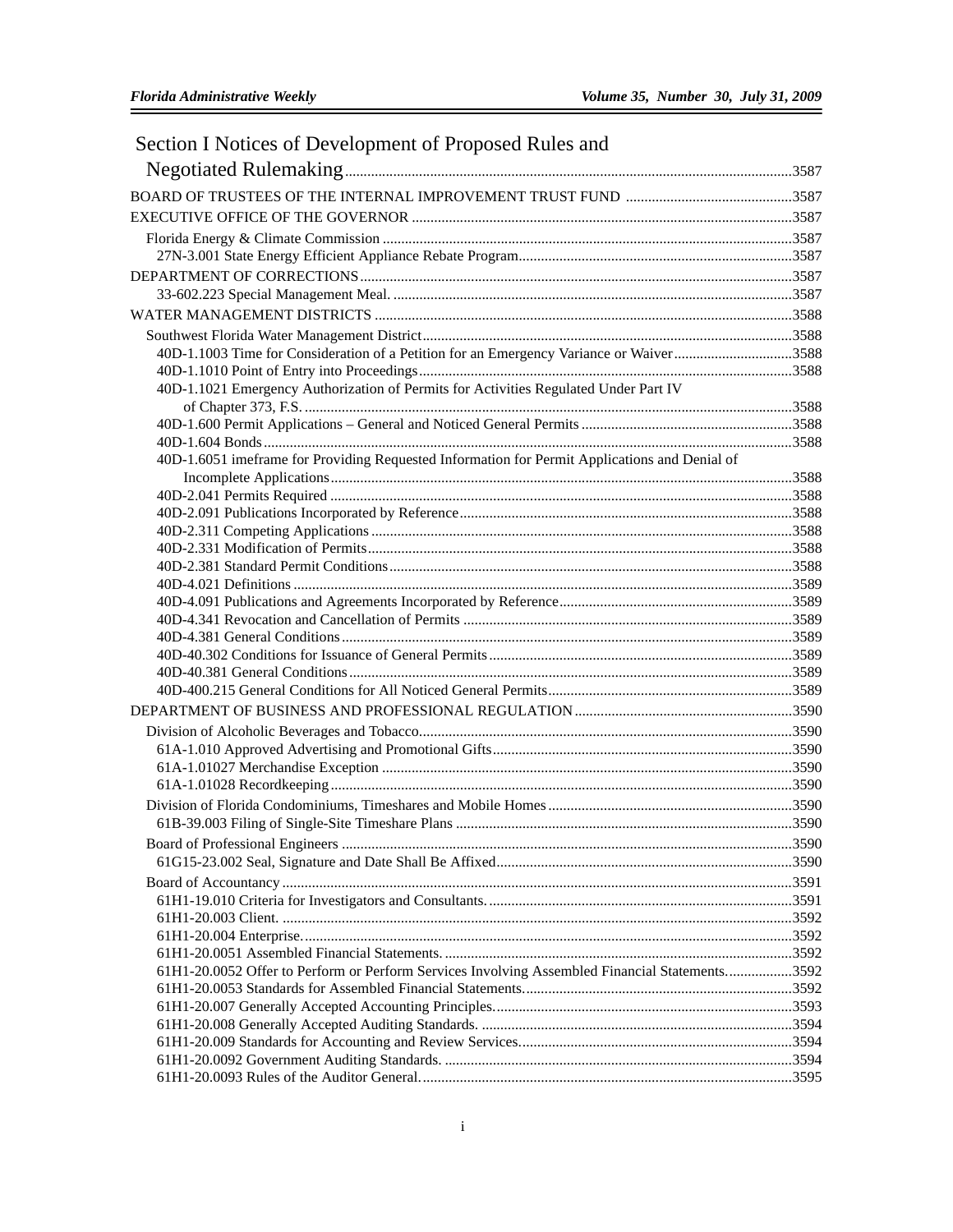| 61H1-33.0033 Obligations of CPA Ethics Course Continuing Education Providers3601                                                                                                                   |  |
|----------------------------------------------------------------------------------------------------------------------------------------------------------------------------------------------------|--|
| 61H1-33.0065 Exemption from Renewal Requirements for Spouses of Members of the Armed                                                                                                               |  |
|                                                                                                                                                                                                    |  |
|                                                                                                                                                                                                    |  |
|                                                                                                                                                                                                    |  |
|                                                                                                                                                                                                    |  |
| 62-302.400 Classification of Surface Waters, Usage, Reclassification, Classified Waters3602                                                                                                        |  |
|                                                                                                                                                                                                    |  |
|                                                                                                                                                                                                    |  |
|                                                                                                                                                                                                    |  |
| 62-302.540 Water Quality Standards for Phosphorus Within the Everglades Protection Area3602<br>62-302.700 Special Protection, Outstanding Florida Waters, Outstanding National Resource Waters3602 |  |
|                                                                                                                                                                                                    |  |
|                                                                                                                                                                                                    |  |
|                                                                                                                                                                                                    |  |
|                                                                                                                                                                                                    |  |
|                                                                                                                                                                                                    |  |
|                                                                                                                                                                                                    |  |
|                                                                                                                                                                                                    |  |
| 3603<br>64E-11 004 Food Protection                                                                                                                                                                 |  |
|                                                                                                                                                                                                    |  |
|                                                                                                                                                                                                    |  |
|                                                                                                                                                                                                    |  |
|                                                                                                                                                                                                    |  |
|                                                                                                                                                                                                    |  |
|                                                                                                                                                                                                    |  |
|                                                                                                                                                                                                    |  |
|                                                                                                                                                                                                    |  |
|                                                                                                                                                                                                    |  |
|                                                                                                                                                                                                    |  |
|                                                                                                                                                                                                    |  |

DEPARTMENT OF CORRECTIONS.....................................................................................................................3604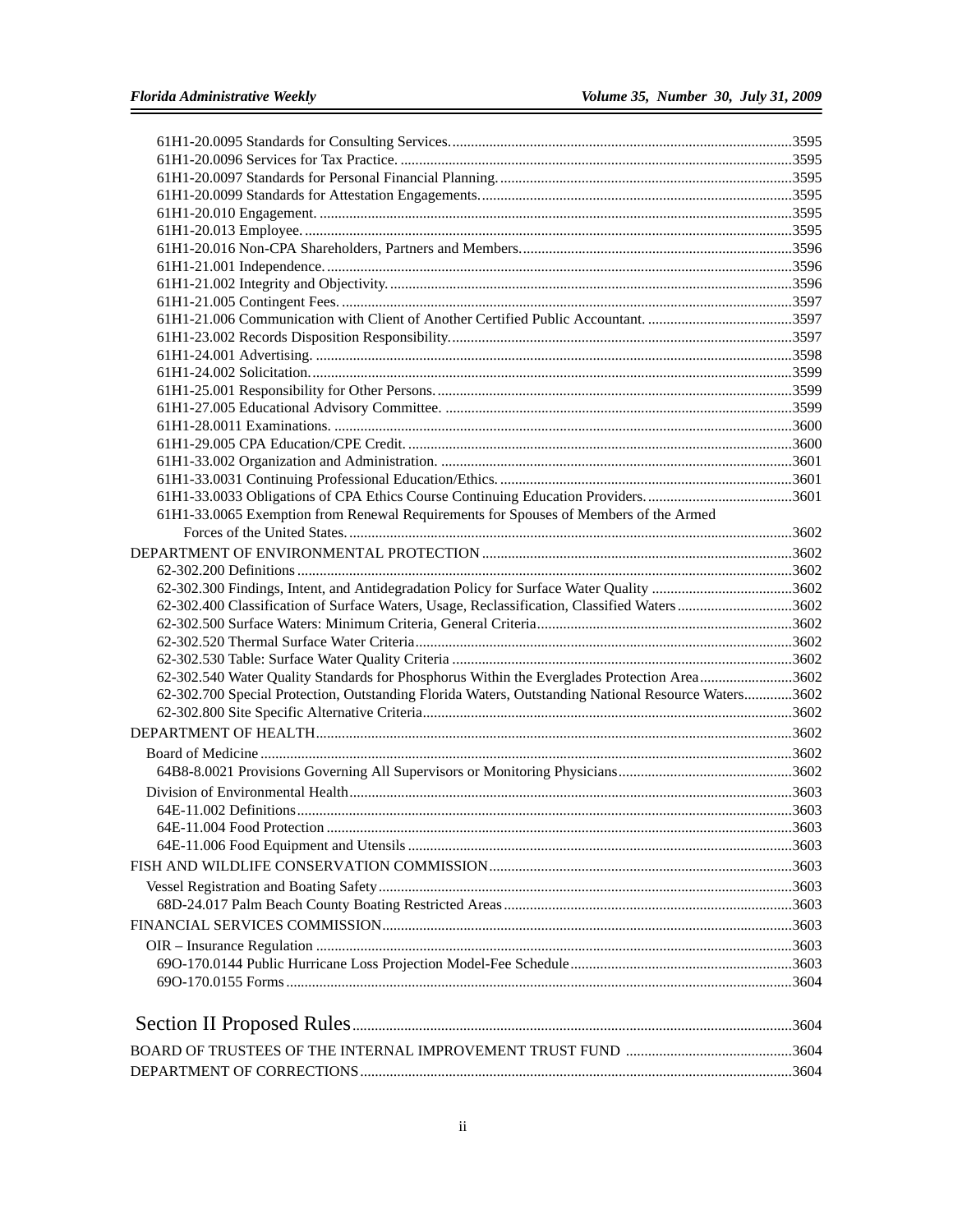| 40E-4.091 Publications, Rules and Interagency Agreements Incorporated by Reference. 3606             |  |
|------------------------------------------------------------------------------------------------------|--|
|                                                                                                      |  |
|                                                                                                      |  |
|                                                                                                      |  |
|                                                                                                      |  |
|                                                                                                      |  |
|                                                                                                      |  |
|                                                                                                      |  |
|                                                                                                      |  |
|                                                                                                      |  |
|                                                                                                      |  |
| 62-704.400 Procedure for the Preliminary Examination of Resource Recovery Equipment3614              |  |
| 62-704.410 Procedure for the Final Examination and Certification of Resource Recovery Equipment3614  |  |
| 62-704.420 Criteria for Preliminary Examination and Certification of Resource Recovery Equipment3615 |  |
|                                                                                                      |  |
|                                                                                                      |  |
|                                                                                                      |  |
|                                                                                                      |  |
|                                                                                                      |  |
|                                                                                                      |  |
|                                                                                                      |  |
|                                                                                                      |  |
|                                                                                                      |  |
|                                                                                                      |  |
| 690-156.020 Prohibition Against Use of Genetic Information and Requests for Genetic Testing3621      |  |
|                                                                                                      |  |
|                                                                                                      |  |
|                                                                                                      |  |
|                                                                                                      |  |
| 12A-1.0115 Sales of Food Products Served, Prepared, or Sold in or by Restaurants, Lunch              |  |
| Counters, Cafeterias, Caterers, Hotels, Taverns, or Other Like Places of Business and                |  |
|                                                                                                      |  |
|                                                                                                      |  |
|                                                                                                      |  |
|                                                                                                      |  |
|                                                                                                      |  |
|                                                                                                      |  |
|                                                                                                      |  |
|                                                                                                      |  |
|                                                                                                      |  |
|                                                                                                      |  |
|                                                                                                      |  |
|                                                                                                      |  |
|                                                                                                      |  |
|                                                                                                      |  |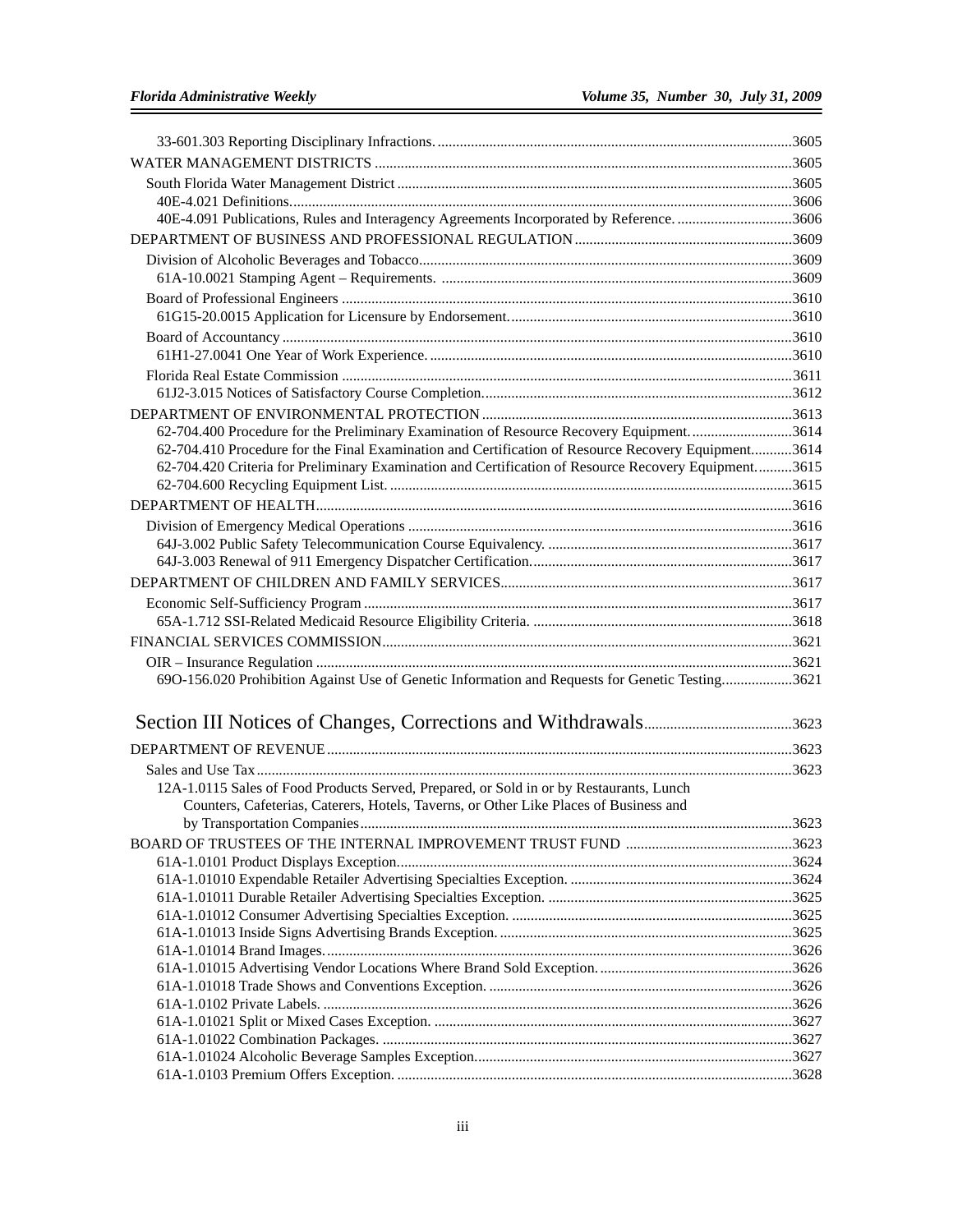| Section V Petitions and Dispositions Regarding Rule Variance or Waiver3631 |  |
|----------------------------------------------------------------------------|--|
|                                                                            |  |
|                                                                            |  |
|                                                                            |  |
|                                                                            |  |
|                                                                            |  |
|                                                                            |  |
|                                                                            |  |
| Section VI Notices of Meetings, Workshops and Public Hearings3635          |  |
|                                                                            |  |
|                                                                            |  |
|                                                                            |  |
|                                                                            |  |
|                                                                            |  |
|                                                                            |  |
|                                                                            |  |
|                                                                            |  |
|                                                                            |  |
|                                                                            |  |
|                                                                            |  |
|                                                                            |  |
|                                                                            |  |
|                                                                            |  |
|                                                                            |  |
|                                                                            |  |
|                                                                            |  |
|                                                                            |  |
|                                                                            |  |